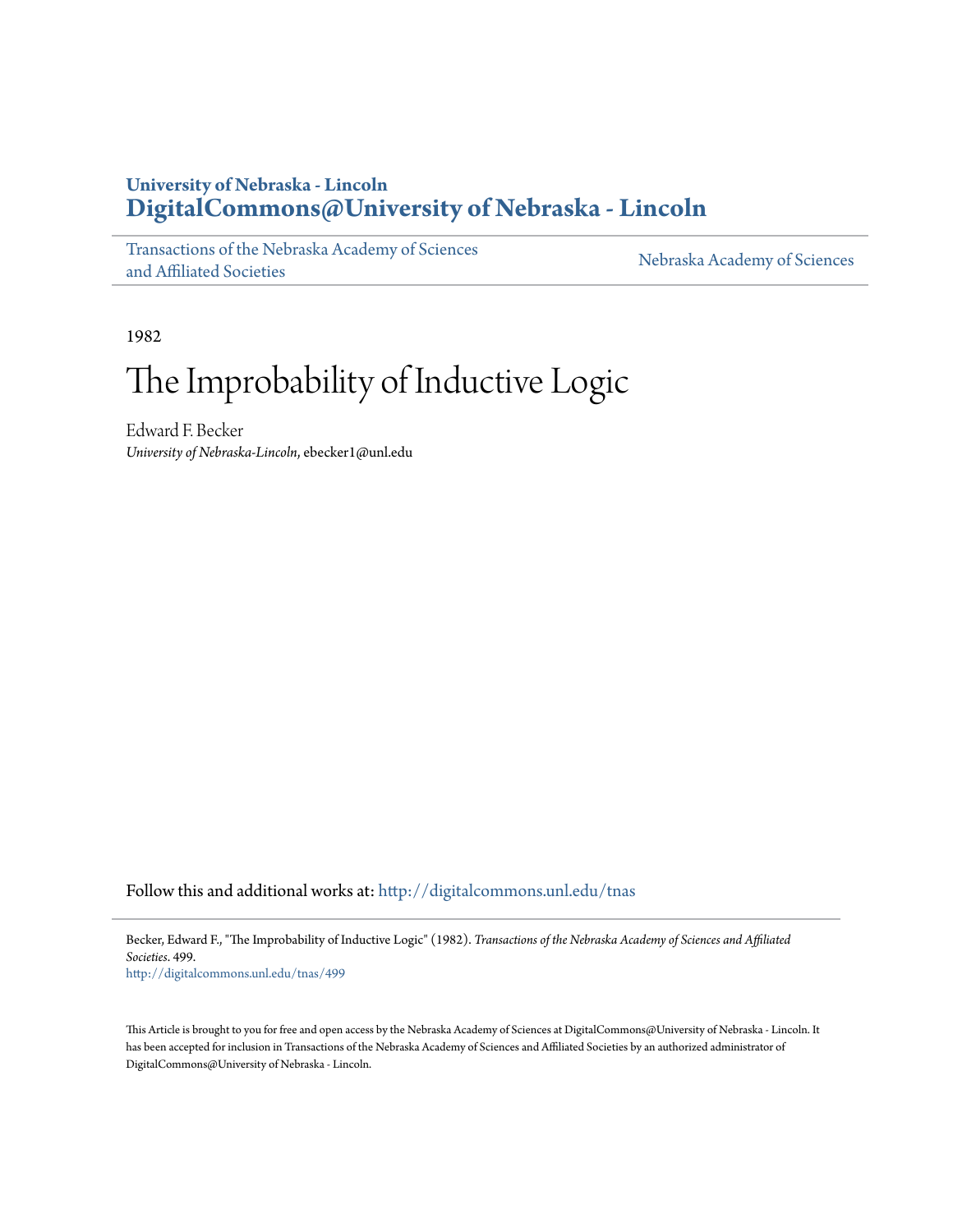### THE IMPROBABILITY OF INDUCTIVE LOGIC

Edward F. Becker

Department of Philosophy Un iversity of Nebraska-Lincoln Lincoln, Nebraska 68588

Various conceptions of the nature of logic are considered, leading to the view that to have a logic is to have a method of calculating the rationality of certain beliefs, or systems of beliefs, on the basis of syntactic properties of sentences. The possibility of developing an inductive logic is then considered in the light of this view. It is concluded that the prospects for developing a complete inductive logic are not good.

#### $t +$

#### INTRODUCTION

In some arguments, premises and conclusions are so related that if the former are true, so, necessarily, are the latter. Arguments having this property are said to be *valid;* those which lack it are said to be *invalid.* Some invalid arguments are worthless, but others are not. Among the latter are many arguments used by scientists, such as the arguments by which laws are inferred from their instances. These arguments, one wants to say, do not guarantee the truth of their conclusions, but they nevertheless make them more probable. Though not valid, they are *inductively strong.* Thus there arises the idea of an inductive logic, a logic which would provide a method for determining inductive strength, just as deductive logic provides a method for determining validity.

An inductive logic, if one could be developed, would give insight into both the nature and the grounds of scientific inference. The principles of such a logic would be the principles in accordance with which scientific reasoning proceeds, and showing such principles to be *logical* would leave little doubt as to their justifiability. The motives for developing an inductive logic are thus clear. What is less clear is that such a logic is actually possible. In recent years there has been heated controversy on this point, with philosophers such as Carnap and Hempel defending inductive logic, and other philosophers, such as Popper, claiming that there can be no such thing. The purpose of this paper is to consider whether anything worthy of the name "inductive logic" could ever be developed.

#### THE NATURE OF LOGIC

An inductive logic would presumably do for the notion of inductive strength, or degree of confirmation, what a deductive logic does for the notion of validity. But what *does* a deductive logic do for the notion of validity? What *is* an inductive logic, anyway?

According to one traditional account, logic is the study of *inference, i.e.,* the study of the principles in accordance with which people pass from one belief to another. On this account, inductive logic would be the study of those *inferences-e.g.,*  from the belief that a theory's predictions have invariably come out true to the belief that the theory itself is true-which qualify as inductive. Now surely there *are* such inferences; and, surely they could be made an object of a study. Thus on this conception of logic the possibility of there being such a thing as an inductive logic would be beyond question.

Of course there are some deductively invalid inferences which also are not *in*ductive. The conclusion that a man is in for a bad day may be inferred from the premise that his moon is in Aquarius, or from the premise that the local witch doctor has put a curse on him. If logic is the study of the principles in accordance with which people make inferences, then these inferences, too, will fall within the purview of logic. In addition to deductive logic and inductive logic, there will be religious logic, voodoo logic, astrological logic, and so on for any type of inference that may be named. Perhaps it is this line of thought which has led some writers to maintain that there is a special logic of religious or ethical reasoning. Such writers have tended to welcome this conclusion, apparently on the ground that it makes religion and ethics seem every bit as rational as science.

Unfortunately, there is no stopping with ethics and religion. Suppose there is announced the development of a new branch of logic, ginductive logic, which is the study of those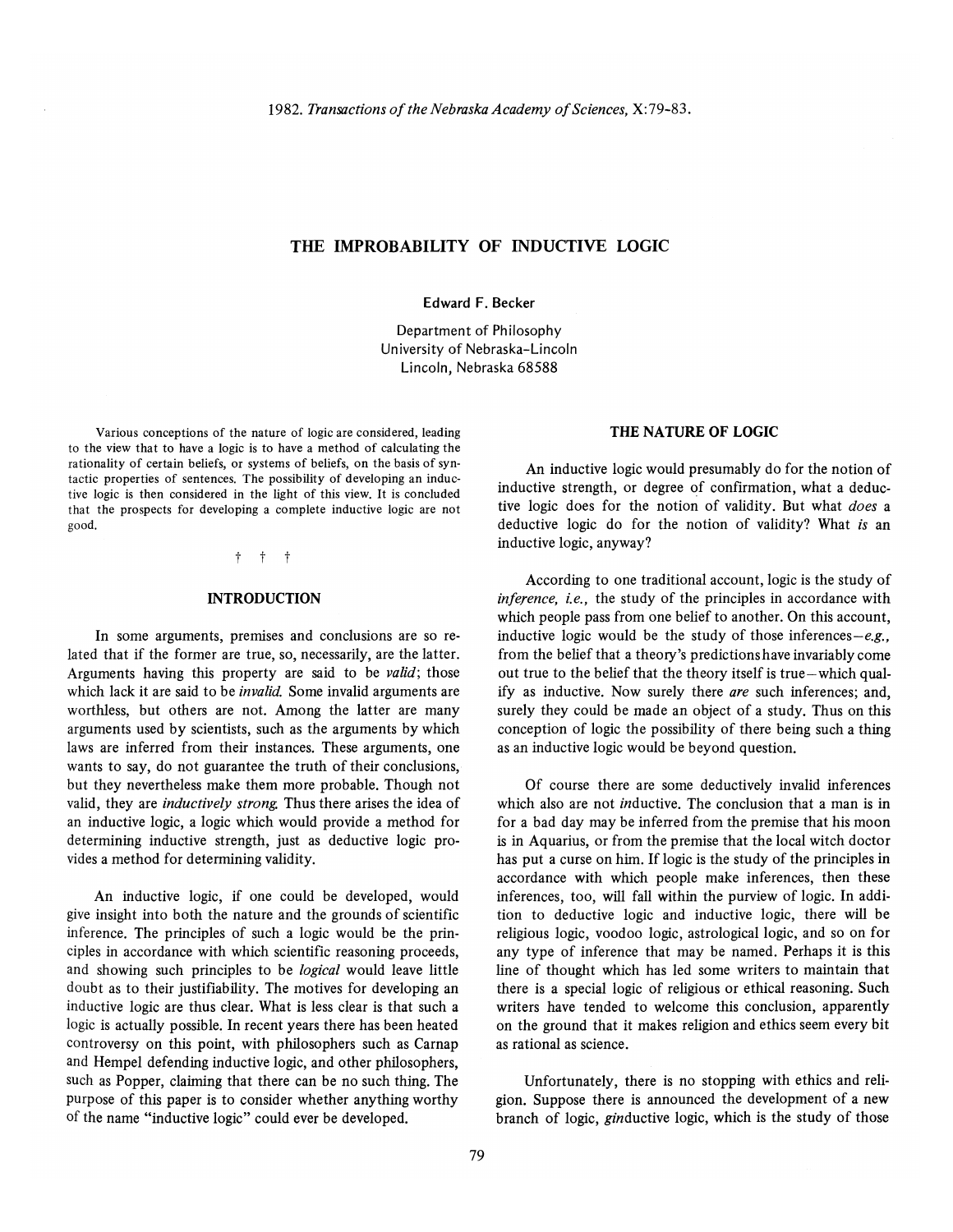inferences that people will accept after consuming a pint of gin. Clearly there *is* a class of such inferences, and clearly they could be made an object of a study; so if logic is the study of inference, gin deductive logic must be considered one of the branches of logic.

The absurdity of this conclusion shows that the conception of logic now before us is too broad. Logic involves the study of inferences, but inferences can be studied without doing logic. Narrower conceptions of the subject must be considered. One such narrower conception, developed by Quine (1966), exploits the notion of a logical word. First, a class of logical words is specified: "not," "or," "and," "all," "some," "=" (in the sense of identity) would be typical candidates for membership. The logical truths are then defined as those truths which invariably turn into other truths when any of their expressions other than a logical word is replaced by a grammatically acceptable substitute. Logic is then defined as the study of logical truths. A pair of sentences will stand in the relation of logical consequence just in case their corresponding conditional is logically true (Quine, 1966:80-81 and 110).

This conception rejects the credentials of voodoo logic and astrological logic, while accepting those of the classical logic of quantification with identity. Moreover it can accommodate such developments as modal logic and deontic logic by adding expressions such as "it is necessary that" and "it is obligatory that" to the list of logical words. (Quine did not deny that modal logic is *logic;* only that it admits of an acceptable interpretation.)

Can this conception be so extended as to count inductive logic as a logic? At first sight, the answer may seem to be "yes." "Probably" or "it is probable that" could be added to the list of logical words. Truths containing only this expression and other logical words essentially would then count as logical. By analogy with the relation of logical consequence, the relation of confirmation between sentences P and Q would be defined as logical truth of the conditional  $\lceil$ Probably (P $\supset Q$ ) $\lceil$ .

There is, however, a problem here.  $\Box$ P $\Box$ Q $\Box$  is equivalent to  $\lceil \neg PvQ \rceil$ . Now clearly the probability of a disjunction is always at least as high as the probability of its least probable disjunct. Thus the probability of  $\lceil \neg PvQ \rceil$ , and hence of  $\Box$ P $\Box$ Q $\Box$  will be high whenever the probability of P is low, regardless of the probability of Q; similarly, the probability of  $\lceil \sqrt{V}VQ \rceil$  and  $\lceil P \rceil Q \rceil$  will be high whenever the probability of Q is high.  $\Box$ Probably (P $\Box$ Q) will therefore be true whenever the probability of P is low or the probability of O is high, the probability of the other component notwithstanding.

Now consider what happens when P is a statement to

which our inductive logic assigns low probability. This means that high probability must be assigned to  $\Box$ P $\Box$ Q $\Box$ . Thus  $\lceil$ Probably (P $\supset$ O)<sup> $\sqsupset$ </sup> will count as a logical truth when "probably" is reckoned among the logical words. Hence, if confirmation of Q by P is equated with logical truth of  $\Box$ Probably  $( P \supset Q)$ , it will follow that P confirms Q. Similarly, every statement to which our inductive logic assigns low probability will, on the conception of logic now before us, confum any statement whatsoever. By similar reasoning it could be shown that every statement to which our inductive logic assigns high probability will, on that same conception of logic, be confirmed by any statement whatsoever.

The problem is that inductive logic, as standardly developed, disallows these results. On the standard conception, a statement P confirms a statement Q just in case the probability of Q on the assumption that P is true is higher than it would be without that assumption (Haack, 1978:17; Skyrms, 1975:9-11). Mere high probability of Q or low probability ofP is never sufficient, of itself, to insure that P confirms Q.

In contrast to standard deductive logic, which equates consequence with logical truth of the corresponding conditional, standard inductive logic does not equate confirmation of Q by P with logical truth of  $\Box$ Probably (P $\Box$ Q) $\Box$ . Thus standard inductive logic does not, after all, count as logic under Quine's conception.

Should this result be thought of as an objection to Quine or as an objection to inductive logic? Consider an example. Suppose it is proposed, as a principle of inductive logic, that if a statement e is of the form  $\lceil \Phi a \& \Psi \rceil$  and a statement h is of the form  $\lceil (\gamma) (\Phi \gamma \supset \Psi \gamma) \rceil$ , then e confirms h. It might be doubted, of course, that this principle is a *correct* one, but what does not seem to be in doubt is that the principle *is* a principle of inductive *logic.* On Quine's conception of logic, establishing that the principle is a logical principle involves finding some logical truth to which it corresponds. Since there does not seem to *be* such a logical truth, and since, in any event, it is implausible to make the logical character of the principle depend upon finding such a truth, Quine's conception of logic as the study of so-called logical truths must be rejected as too narrow, in that it excludes from the realm of logic principles which clearly belong there.

If the class of "logical truths" is too narrow to encompass the principles involved in the study of logic, it is natural to suppose that logic could be characterized as the study of some broader class of truths, say the class of analytic truths. This class would surely number among its members any principle of confirmation worthy of being included in an inductive logic. Unfortunately, however, it also encompasses principles which do not seem to belong to logic of any kind. "All horses are animals" is presumably analytic, yet it does not, and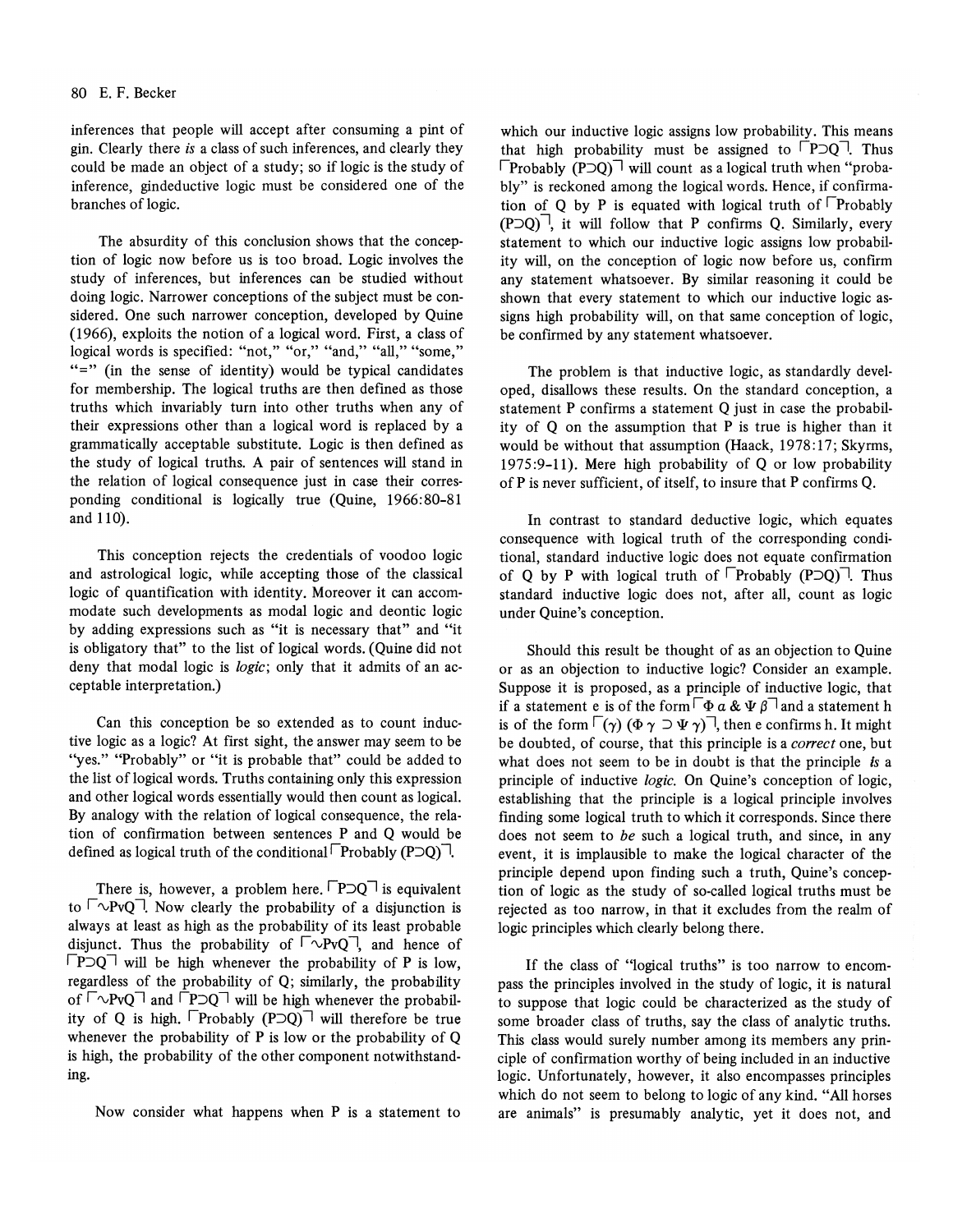should not, figure as a principle of any logic. The class of analytic truths is thus seen to be too broad to be the subjectmatter of logic.

This conclusion applies equally to the classes of *a priori*  truths and of necessary truths. "All horses are animals" is *a priori* and necessary as well as analytic, and thus serves to show that logic cannot be identified as the study of the truths in anyone of these three traditional categories.

Another familiar proposal concerning the nature of logic holds that logic is essentially metalinguistic: To be a logical principle is to be a principle *about* expressions. As it stands this is too broad: '''Caesar crossed the Rubicon' is true" would count as a principle of logic. Still, this account seems to be on the right track. Not all metalinguistic principles are logical, but all logical principles *are* metalinguistic. Logical principles can be distinguished from other metalinguistic principles by the following characteristics: First, logical principles provide the basis for making certain calculations *(e.g.,* the calculations involved in constructing a truth table); in this respect they obviously differ from many other metalinguistic principles. Second, logical principles effect, or at least aim to effect, a reduction of non-syntactic properties of sentences to syntactic properties of sentences. The calculations licensed by the principles are based on syntactic properties of sentences, but the purpose of the calculations is to show that sentences have certain non-syntactic properties *(e.g.,* truth) or stand in certain non-syntactic relations *(e.g.,* implication). With what kinds of non-syntactic properties is logic concerned? The answer seems to be that logic is concerned with those properties and relations that pertain to the *rationality* of our beliefs. Notions such as validity and consistency, for example, are tied to our conception of rationality in that a person who believed a statement known to be inconsistent, or who accepted the premises of an argument known to be valid while rejecting its conclusion, would be regarded as irrational.

These points together lead to the following characterization: A logic is a system for determining the rationality of certain beliefs, or combinations of beliefs, by means of calculations based on syntactic properties of sentences. This account fits syllogistic and quantificational logic, as well as such further developments as modal logic and deontic logic. It also excludes such deviations as astrological logic, because failure to accept the principles of astrology does not signify irrationality.

With regard to inductive logic the account gives reasonable results without begging any question. It properly accords the probability calculus the status of a partial inductive logic, in that failure to assign probabilities in accordance with the calculus is a sufficient reason for ascribing irrationality. On the other hand, the question whether there could be an inductive logic going beyond the probability calculus is left unresolved.

The notions of rationality which inductive logic strives to explicate-probability, confirmation, evidence-do indeed form part of our conception of rationality. A person whose beliefs violate the laws of probability, or are not well confirmed, or are not in accord with the evidence can justly be called irrational. If, therefore, there *were* a system of principles on the basis of which questions of probability, confirmation, and evidence could be settled by calculation, such a system *would* be a logic. On the other hand, no such system of principles presently exists. According to the conception of logic now before us, therefore, no complete system of inductive logic presently exists.

All of this-that the probability calculus is a partial inductive logic, that a general method for calculating probabilities and confirmation relations on the basis of syntactic features would be an inductive logic, that there is not now a complete inductive logic-accords with pre-analytic intuition. Our account of logic thus seems to give reasonable results for inductive logic, as well as for other types of logic. This account may, therefore, be taken as providing at least some clarification of the concept of logic, and the prospects for inductive logic may be considered within the framework it provides.

#### THE PROSPECTS FOR INDUCTIVE LOGIC

If logic is what we have said it is, what is to be made of the question "Is inductive logic possible?" If logic in general is concerned with the rationality of beliefs, inductive logic is concerned with the rationality of beliefs arrived at inductively, with the rationality of what might be called inductively determined beliefs. In accordance with what has now become fairly common usage, "induction" can be understood to cover not only inductive generalization, but any non-deductive inference in which the premises are observation-sentences. An inductive logic would then be concerned with the rationality of such inferences. It would provide a way of calculating, on the basis of syntactical features of sentences, the extent to which a hypothesis is confirmed (made probable by) certain observations. The question whether such a logic is possible is the question whether a method of calculating degrees of confirmation on the basis of syntactical features can be found.

A partial answer to this question is provided by the existence of the probability calculus. This calculus provides a method for determining the probabilities of truth-functional compounds, given a knowledge of the probabilities of their components, together with a knowledge of their syntactical (specifically truth-functional) structure. It thus constitutes a partial inductive logic. Such a logic is thus not only possible but actual.

It is clear, however, that much more could be hoped for,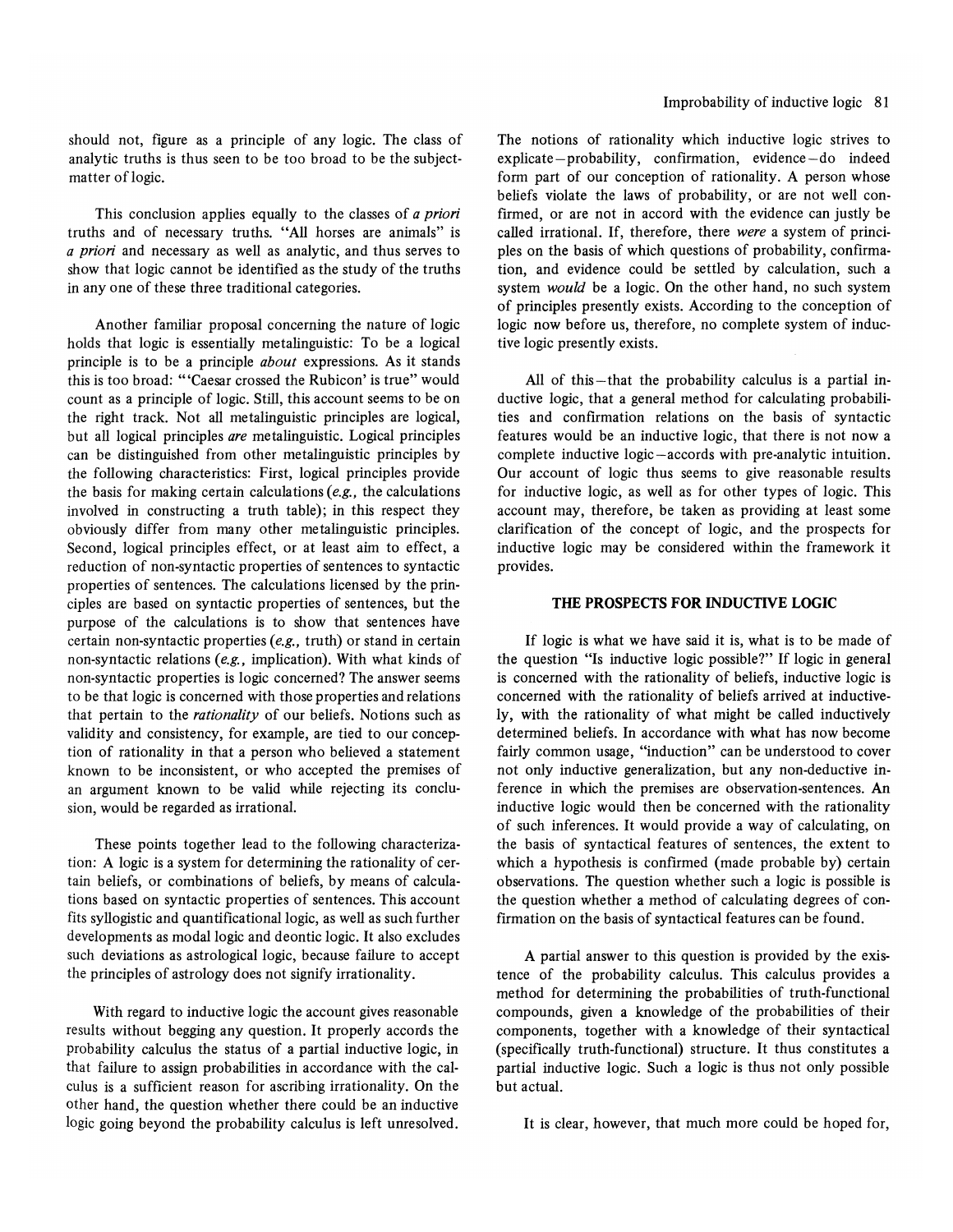namely, a logic which allows determination of the probabilities of statements on the basis of more fine-grained syntactical analysis, *e.g.,* analysis of quantificational structure; or, a logic which elucidates the relation between theory and observation, *e.g.,* between scientific laws and their instances. Whether a logic fulfilling these aspirations can be constructed will now be considered.

One argument against the possibility of an expanded inductive logic could appeal to the allegedly holistic character of confirmation. According to the holistic doctrine, championed in recent years by Quine, it is large blocks of theory, rather than isolated sentences, which are confirmed by experience (Quine, 1953:41). If this view is correct, then, it might be argued, no inductive logic could ever be developed, for, if hypotheses do not even stand in relations of confirmation to observation reports, then, obviously, there could be no such thing as determining whether such relations hold on the basis of calculations.

The holistic view could, however, be treated as showing not that inductive logic must be abandoned, but that it has been misconceived. If inductive logic was supposed to codify a relation of confirmation between isolated statements and their evidence, then of course, holism would foreclose the possibility of inductive logic. But why must this conception of inductive logic be accepted? Presumably inductive logic is directed at the confirmation-relation. It need not be said, however, that observation-reports and isolated hypotheses are what stand in this relation. Leaving the door open for holism, we can be noncommital as to the nature of the statements that get confirmed. If the holist is correct, it is theories that get confirmed, but a theory can be regarded simply as a conjunction of statements. The question whether there could be an inductive logic would then turn on the possibility of codifying the confirmation of theories by observation reports. An affirmative answer to this question is obviously consistent with holism.

**In** its insistence that whole theories rather than isolated hypotheses are confirmed, holism affirms the complexity of one side of the confirmation-relation. Barker (1965:226), on the other hand, affirmed the complexity of the other side of the relation, the evidential side. His view, in effect, was that all inductive arguments are enthemematic. **In** advancing an inductive argument, a speaker claims that his conclusion is probable in the light of everything that we know. Thus,

**In** an inductive argument the explicitly stated premises are only a tiny part, although usually the most noteworthy part, of the indefmitely vast amount of information about the world upon which the conclusion depends. Each bit of this known but unstated information has a bearing upon whether the argument

is inductively valid. But where reasoning involves relevant premises so rich that we cannot be sure even of stating them completely, we cannot expect to be able to impute to the premises and conclusion any specific logical form in virtue of which the argument would be valid or invalid.

When Barker spoke of logical form, he had in mind what we have called syntax; and when he spoke of an argument as being inductively valid, he meant that its premises confirm its conclusion. He thus maintained, in effect, that there cannot be syntactical criteria for confirmation.

Judging from the passage just quoted, it would appear that Barker's argument for this view turns on his claim that the premises of an inductive argument are so rich that "we cannot be sure even of stating them completely." **In** short, inability to state the premises of inductive arguments entails the impossibility of inductive logic.

By way of assessing this entailment, imagine that there were a way of calculating, on the basis of syntactic properties of these sentences, whether e confirms h for every pair of sentences e and h. Surely under these circumstances an inductive logic would be available. Yet at the same time, a way of determining what statements should be included among the suppressed premises of a given inductive argument might very well be lacking. How is it that we could have an inductive logic and yet still not be able to assess certain inductive arguments? An answer emerges if the analogous situation is considered with regard to deductive logic, where there actually is a calculus of the kind described. **In** this case there is clearly a logic, yet in the case of many enthemematic arguments, it is not possible to say how the missing premises should be supplied. Such cases show that the *applicability* of logic is sometimes limited by inability to state all premises of certain real-life arguments. Similarly, in the case of inductive logic, inability to state the premises of inductive arguments would show not that inductive logic is impossible, but only that its applicability is limited. To have a logic, it is sufficient to be able to calculate certain relationships between sentences. A logic does not tell us how to read others' minds, or to generate a list of everything we know.

A more serious obstacle to the construction of an inductive logic emerges from Goodman's  $(1955:17-27$  and  $66-81)$ work on the problem of lawlikeness. As was seen above, an inductive logic involves syntactic criteria of confirmation. One type of confirmation with which an inductive logician would be particularly anxious to deal is the confirmation of scientific laws by their instances. At first it might seem that in this case a syntactic criterion is near to hand. It could be said that a statement of the form "All Fs are Gs" is confirmed by a statement of the form "A is F and a is G." But this is where